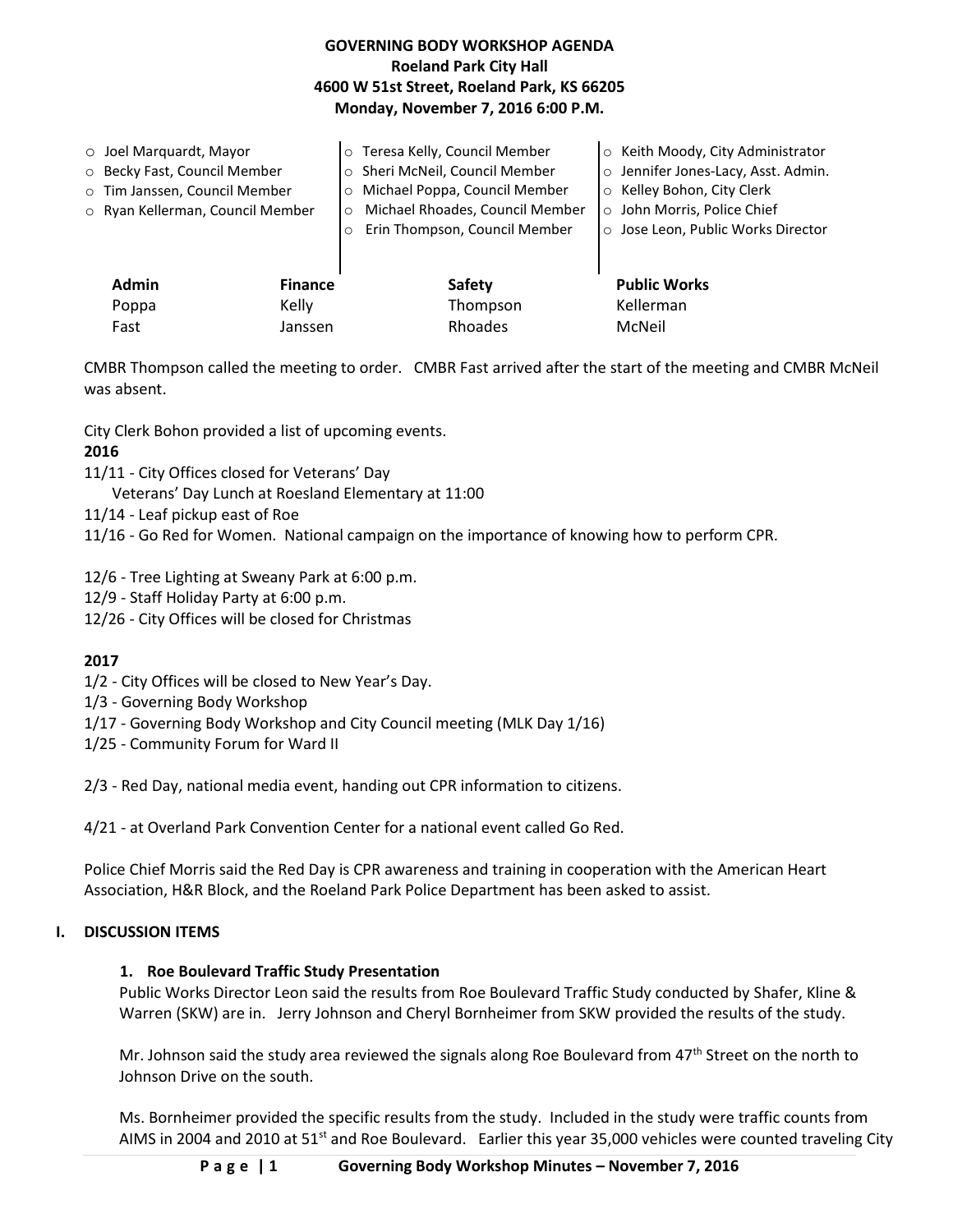through the corridor. Overall, SKW's recommendation is to remove the traffic signals at West  $52^{nd}$  and Roe and the Bella Roe Plaza signal. In addition the two signal removals, they recommended optimizing the signal timing throughout the corridor on the remaining signals at 48<sup>th</sup> Street, 50<sup>th</sup> Terrace and 51<sup>st</sup> Street.

One of the reasons for suggesting the removal of the West  $52^{nd}$  Street signal is that the vehicle count is very light of approximately 10-15 passenger vehicles per day and occasionally one truck. Originally the signal at Bella Roe & Roe Boulevard was installed as there was no access point to the north from 48<sup>th</sup> Street, but now there is such access. On Roe Boulevard it was recommended to remove the left turn and thru-movements, which will allow the intersection to flow more freely, get traffic through faster and help with the overall corridor. Currently there is a through and left-turn exiting both of the developments on the east and west sides of Roe. SKW recommends keeping the left turn-ins off of Roe, but removing the left turns out and making them right-outs only.

CMBR Fast questioned how it would be possible to turn onto Roe if one cannot make a left turn. Public Works Director Leon said there is an entrance/exit onto Roe Lane which turns into 50<sup>th</sup> Terrace when crossing Roe Boulevard and is quicker than coming onto Roe Lane.

CMBR Thompson asked if the changes would be part of the Roe 2020 project or initiated prior to those improvements. Public Works Director Leon said staff would look at the changes to make as part of the Roe 2020 project.

CMBR Rhoades asked if the city owned the traffic lights and if removed, could they be re-used for the old pool site. Public Works Director Leon said that was a good question for KCP&L who does own the lights.

CMBR Kelly said she liked the idea of having a smoother flow of traffic and wants to make sure that those involved with the bike/ped report would be involved in the traffic change discussions. She added that in the redesign of the road and when considering traffic flows that all types of transportation, not just cars, be considered.

City Administrator Moody said staff has reached out to KCP&L. Roeland Park pays monthly for the signals and if they are removed early, they will have a fee to pay on the balance.

Mr. Moody also said he sent out an e-mail to let the Governing Body know the status of the engineering selection for the Roe Boulevard 2020 project and the committee has made a recommendation to pursue George Butler & Associates to perform that work. Staff has been working with them on a scope and fee that would cover assessing the conditions of the improvements that are in the right-of-way, and a detailed analysis of what would need to be replaced or repaired. Still to be completed is road coring to determine what will be the full depth of the asphalt as well as scoring the condition of the surface. The public process will seek input from residents as to what do they see this corridor looking like, and will include discussions about lanes, islands, sidewalks, bike trails, etc. Staff anticipates bringing forward a proposal at the next Workshop with an action by Council to hire a firm to start that process.

Public Works Director Leon thanked SKW for their work as the signals are the biggest complaint he receives, which is why are there so many. He also said this traffic study has been long overdue.

## **2. Parks Update from Jennifer Provyn**

Jennifer Provyn said the Parks Committee has purchased ribbon cutting scissors and will be donating them to the city. They have also decided to purchase two more baby swings for R Park. They have received a lot of feedback of people waiting to use the baby swings. There will also be ten more trees planted by Public Works. The committee is working on signage for an arboretum in R Park and they will bring that before Council for approval. She also said the Parks Committee is waiting on the City survey results. They want to take the survey results into account as the committee reviews the master plan for R Park to help make their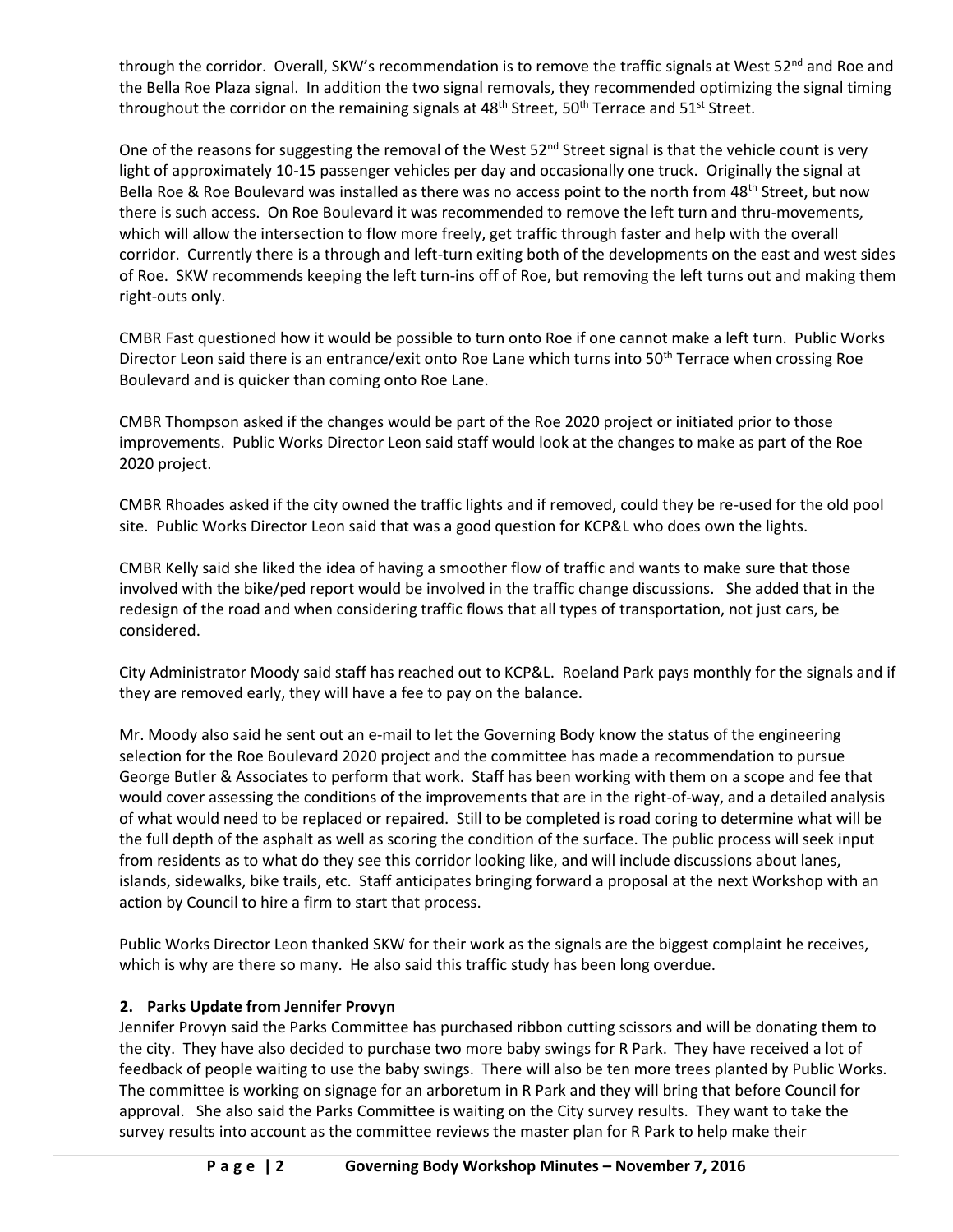recommendations and they want to complete that review before the beginning of 2017. Once they receive the data, they will integrate what they believe should be in the master plan.

Mr. Provyn said she did not know of any progress in terms of the easement process for the Nall Park Trail. Brett Shoffner from the Urban Trail Company board has received approval of the project. They want to get the route flagged, mapped and a final plan to Public Works for the easement process in November. Also sometime in November/December, they hope to focus on a community workday focusing on clearing out the invasive brush, trash and cleaning up the space. Then in December/January, they would like to begin construction hopefully prior to the ground freezing on the trail.

City Administrator Moody added the grant they anticipate applying for does require a plan to be adopted by the Council for tennis courts. Once they receive that plan from Parks and Council approves it, they will have the paperwork needed for applying the grant.

Mayor Marquardt further clarified that the proposed grant would be for a second tennis court and the plan will have to include two tennis courts in order to apply for the grant.

#### **3. Trash and Recycle Bin Placement**

Ms. Jones-Lacy said the Codes Enforcement staff has had difficulty enforcing the receptacle placement code and how they should apply the ordinance. They believe the ordinance is vague and staff is seeking to make amendments to §15.104 with the approval of Council to create a uniform enforcement policy for proper placement and screening of trash and recycling containers, improve the aesthetics without being too punitive, and while putting in place mechanisms to enforce the ordinance and to make it fair to all residents.

The current problem is that the language says that all containers shall be screened in a manner that they are not visible from any street or roadway except when placed in position for pickup.

Ms. Jones-Lacy showed various photographs from different angles throughout the city where receptacles are not visible and put away, but are visible from other angles.

There was discussion amongst the Governing Body as to what is considered an appropriate screen and what is not. Screens should be at least 48 inches tall and 36 inches wide so as not to allow containers to be visible from the street. Screens should be non-deciduous bushes, trees or shrubs, a lattice fence or shield other than chainlink that obscures at least 60 percent of the container, or an opaque structure of durable materials in keeping with the character of the home that is enclosing the receptacle. Chain-link with barrier weaving was also considered acceptable.

For special circumstances such as an irregularly shaped lot, the elderly or a disabled individual would be determined by the City Administrator or designee. For the variance, they must contact City Hall and request an exception. Neighborhood Services would then evaluate the lot.

For violations a resident would receive a warning notice with 48 hours to fix the issue, after a civil penalty of \$10 per day could be administratively issued. If the violation is repeated within 180 days, then staff can apply the penalty again without having the 48-hour grace period. If fees remain unpaid for 30 days, then the City Administrator or designee can issue a notice to appear. Before beginning the enforcement process they would make sure residents are fully aware that enforcement will be occurring by distributing an educational postcard to all homes that this would apply to, placing an article in the newsletter and also posting information on the website, and working with the media that this ordinance will be implemented.

The Governing Body reviewed the proposed language of Ordinance 947.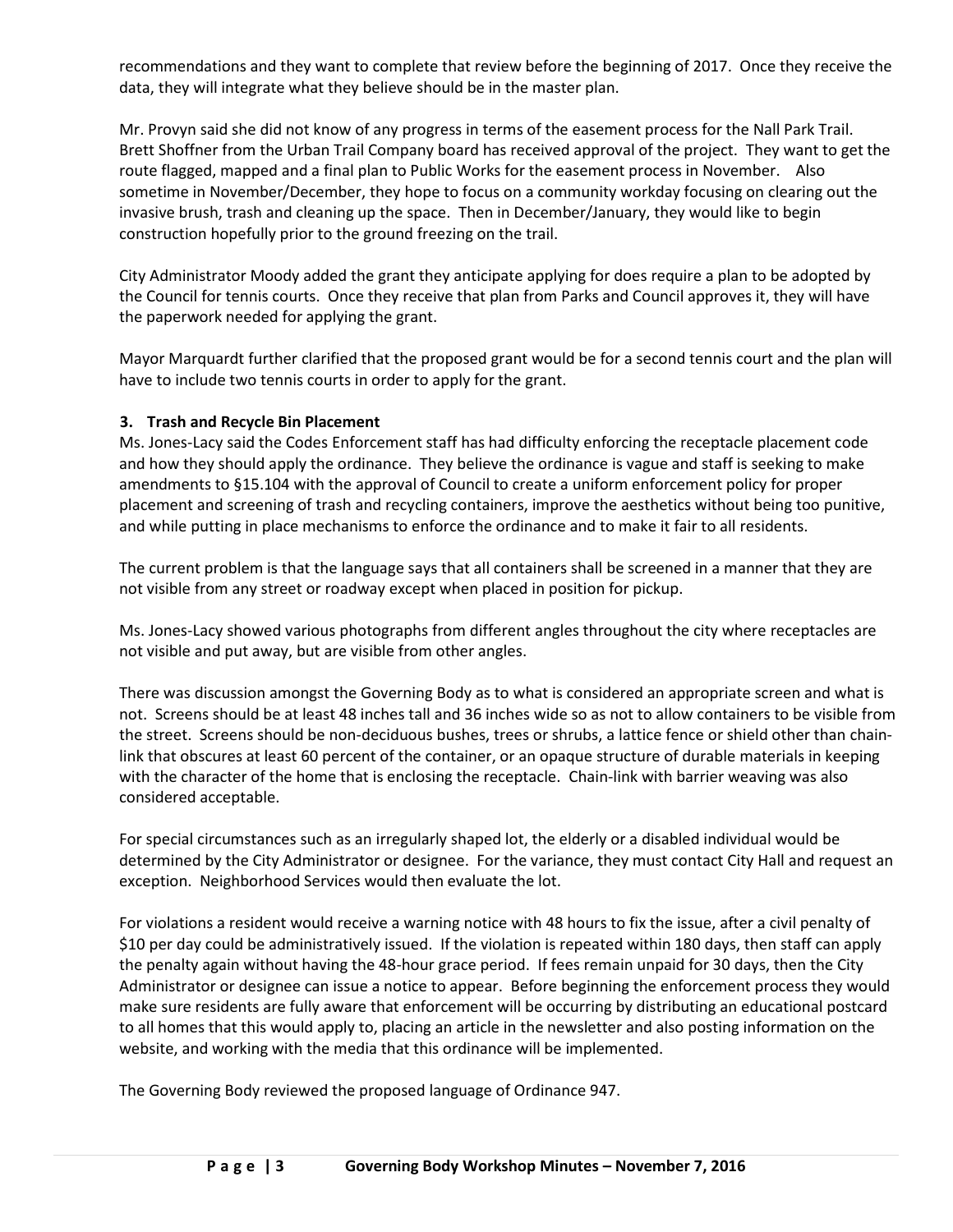CMBR Rhoades said some of the homes in the city may not be able to reasonably meet the requirements because of yard configurations. He said he understood the screening from the front, but questioned storing containers in the back yard or even on the side.

CMBR Poppa said he would like to see the containers covered from the front.

CMBR Kelly wanted clarification of the definition of a front yard. She also agreed that city neighborhoods are unique in their layout.

Ms. Jones-Lacy said Shiloh Wells reported there are many people in town that have put up one-sided screens, but that the containers are still visible. They want the community to look nice, but don't want this to be an overly obtrusive ordinance.

CMBR Thompson said containers should not be seen anywhere from the street parallel to the house.

Mayor Marquardt said receptacles in front of the house should be fully screened. He did have some issues with the screening for the side of the property.

CMBR Thompson said containers not being visible perpendicular to the street is not in the ordinance, and if they wanted in it would need to be added.

CMBR Rhoades said that people who have already built screens would be upset with the ordinance changes.

CMBR Fast questioned the mobility of the containers in the winter if enclosed with a gate and might not be able to get it open with the snow and ice adding that it's difficult maneuvering the containers behind a screen much less completely enclosing them. In her ward there is so little land between properties that this may not be practical. She said she did support a one-sided screen as long as the containers were not visible from the street.

CMBR Rhoades said exceptions could be made for when there is snow and ice.

Mayor Marquardt said a gate 12 inches off the ground could accommodate for the snow.

CMBR Kelly said none of the examples shown contained the two large containers.

CMBR Rhoades asked for a written update to include the containers need to be shielded from all angles from the street and the front or side of house needs to be shielded. CMBR Thompson would also include a weather exception.

There was majority agreement to not have the containers visible from the street.

City Administrator Moody said there are potential difficulties where you can see into a back yard. He said the language of not being visible from the street is causing the problem. There would also need to be a clarification especially for corner lots not to see the containers, but if they are in a back yard they do not need to be screened.

Ms. Jones-Lacy said an exception to the ordinance could be applied for and a decision would be made administratively.

City Administrator Moody said containers not being visible from the front of the home is the first criteria.

Ms. Jones-Lacy back yard is considered to be behind the primary structure.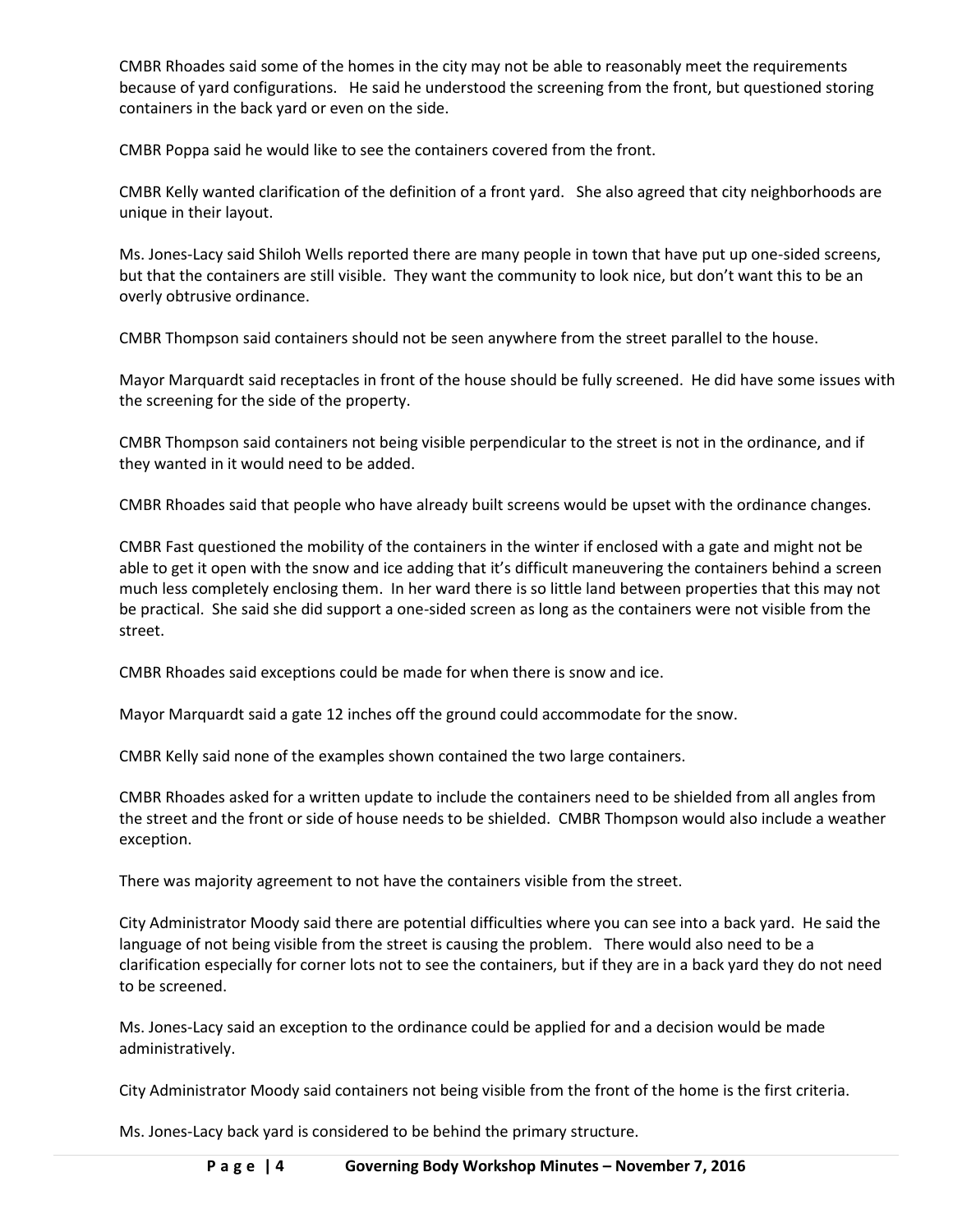There was consensus that CMBR Rhoades and CMBR McNeil would continue to work on the ordinance and present again to the Council after the information from the discussions have been worked into it.

# **4. 2016 Street Maintenance Plan Overview**

Public Works Director Leon had an informational slide presentation on the 2016 Street Maintenance Program. Using the City of Lenexa's contract with Harbor Brothers in the amount \$223,166, Roeland Park was able to do large patching, surface treatment (chip seal), subgrade investigation, coring, curb, gutter and sidewalk maintenance. \$80,000 went to in-house prep work and included materials and equipment.

In 2015, Public Works developed a plan of attack and were able to complete 5.32 miles of repairs. In 2016, 7.19 miles were completed and they project to do 3.77 miles for 2017. The approach is to touch every street every 8 years with an average of 4.2 miles annually.

Mr. Leon touched on the large asphalt repair stating in 2014, they completed approximately 815 square yards of asphalt repair. In 2015, it was 3,058 and in 2016, 4,214 square yards.

For in-house prep work they spent \$46,436.81 with over 432 man hours. In 2016, they have completed 4,329 square yards which was about 550 tons of asphalt.

Mr. Leon said the plan is to push more in-house street work his department as it does save the City a lot of money in the long run. He added that the strategy stretches City dollars, has a greater community impact, and touches more streets.

Public Works Director Leon said for 2017 they will touch about 51 streets, continue with surface treatments and in-house prep. They will crack seal the 2014 streets as part of the routine street maintenance plan. They will also crack seal the streets that were completed in 2016 as part of the routine street maintenance plan. One of the largest projects they are going to undertake is beginning to take on in-house concrete work, curb and gutter, sidewalks and driveway aprons.

## **5. Ordinance 941 – Amendment Related to City Code on Signs**

City Administrator Moody said the changes to Ordinance 941 are driven by the City's efforts to keep sign regulations compliant with federal law.

City Attorney Shortlidge said that a year ago the Supreme Court's decision in *Reed vs. Town of Gilbert, Arizona*  where they ruled the city's sign code unconstitutional as being content-based. Following the Supreme Court's decision the International Municipal Lawyers Association (IMLA) began preparing a model sign code. The proposed changes are based on the sixth draft of the IMLA code. The primary substantive difference is in dealing with the concept of government signs.

Mayor Marquardt had a question on page 4, Section 2 §16-903(o) where it talks about example signs that the city might have in the right-of-way and could they add road type signs to include city event signs. City Attorney Shortlidge if they are defined as city event signs, then they are content based, but felt the proposed ordinance language would make naming the event sign as unnecessary.

Ms. Jones-Lacy spoke to the definition of a sign which says it must be visible from the street. City Attorney Shortlidge said they could add the phrase "and that is visible to a person not located on the premises where the sign is located" at the end of the first sentence definition.

CMBR Rhoades said he wanted to re-look at what exists currently before voting. Ms. Jones-Lacy said she didn't believe there is anything substantive that will change the interpretation of the signs listed on a property. CMBR Rhoades also raised questions about the architecture of buildings being considered as signs. Ms. Jones-Lacy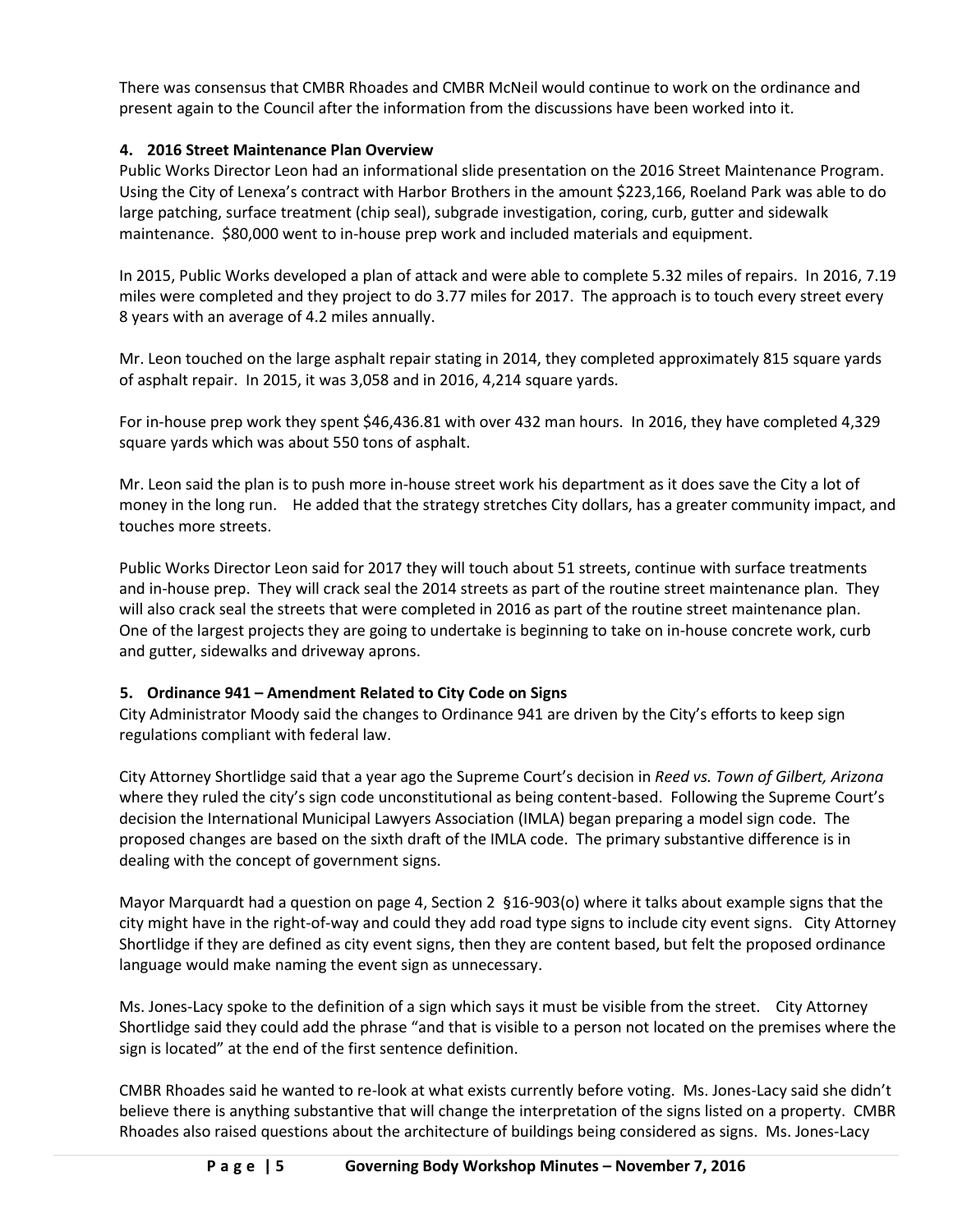said there is an exception if it is integrated into the architecture of the building and is therefore not considered a sign.

There was also a brief discussion of what could be considered prohibited signs.

After the discussion it was agreed that CMBRS Rhoades and Janssen would write down their concerns for presentation to the Governing Body. The matter would be put on the next City Council agenda to refer the sign ordinance back to the Planning Commission with recommendations.

#### **6. Committee Appointments and Reappointments**

The following are up for appointment/reappointments

Arts Committee - Mary Schulteis and Christine Webster Board of Zoning Appeals - Paula Gleason Ward 2 Community Events Committee - Jan Grebe, Deb Settle and Shea Geist Parks Committee - Jennifer Provyn, Patrick Franken, Cory Coe, Kathleen Whitworth, and Tyler Steele Planning Commissioner - Julie Mohart and Kyle Rogler Sustainability Committee - Duane Daugherty, Judy Hyde, Elizabeth Phelps and Michael Kelly

CMBR Fast said she and CMBR McNeil will review the recommendation of Julie Mohart as that was the previous councilor's recommendation.

Mayor Marquardt said Kyle Rogler would like to remain and felt that was possible. He also said someone else has applied for the Planning Commission. He also said four people have applied for the BZA at-large position and he will make calls to and make his recommendation at the November 21 City Council meeting.

CMBR Kelly said Laura Steele had sent in an application to be on Sustainability a long time ago and wanted to make sure she was on the list.

It was agreed to forward this to the Council agenda. It was also agreed to remove Julie Mohart's name until a recommendation has been made by the Ward I Councilmembers.

#### **7. September Financials**

Ms. Jones-Lacy reported that the Key Revenue Indicators show all revenues are in the green adding that things have rebounded over the course of the year. The City has received the vast majority of all ad valorem taxes for the year and they are in a good position. Sales tax is also doing better than projections at 1.3 percent above projected targets and 0.5 percent higher than last year. Franchise fees are lower, but are doing well compared to projections.

With regards to the General Fund, licenses and permits are down from the prior year primarily due to lower than anticipated building permit revenues. They have issued about the same amount of permits as last year, but the actual value of them is down over the prior year. They also hope to see construction at the northeast corner of Johnson & Roe to add revenues to the General Fund. They are expecting to get most of the business license renewal revenues in November and December, so the number should rebound by the end of 2016.

Expenditures from the General Fund are actually lower than in 2015 by 1.7 percent. This reflects savings in year-to-date utility expenses. Gas expense is down 28 percent and phone and internet fees are also down 13 percent. The hope this year is to completely use Johnson County for telephone service and eliminate the agreement with Consolidated Communications which would save the City \$400-500 monthly.

There is an expected savings of three to six percent on health insurance this year.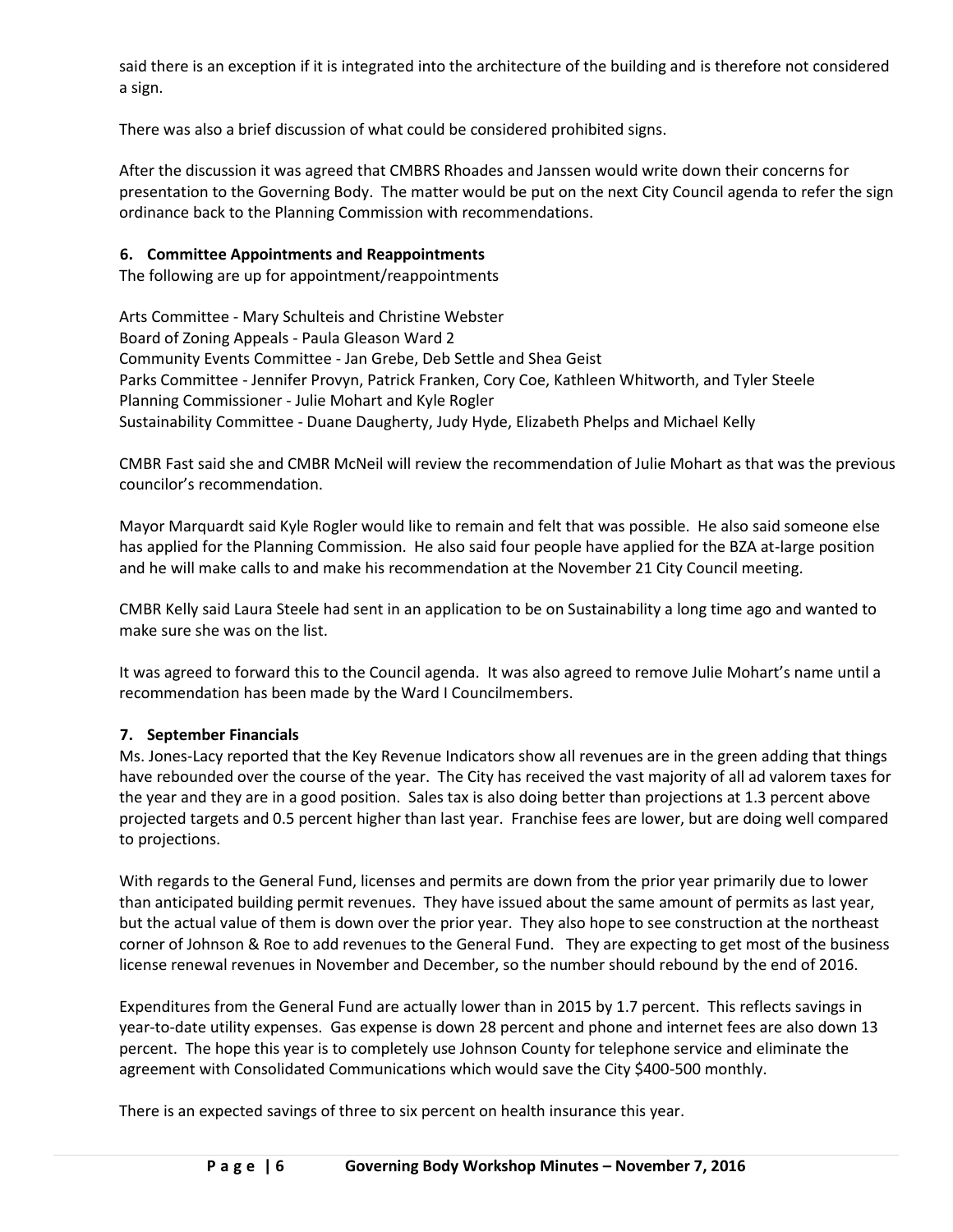The City's investments are performing as expected. The majority of interest revenues will come in December. Columbia Capital is projecting earnings around \$52,000 in interest revenues with a \$35,600 net benefit after management fees. Ms. Jones-Lacy said this has been a positive move made by the City.

Retail sales are up by 4.7 percent YTD compared to last year according to the County Economic Research Institute (CERI). Johnson County is up by 3.6 percent YTD, so Roeland Park is performing slightly better than the county as a whole.

CMBR Janssen asked for a status on the personal property tax appeal that went to Topeka for the third floor property owned by the City. City Administrator Moody said they are scheduled for a December re-hearing at the request of Johnson County. The City won the initial appeal before the Board of Tax Appeals (BODA), but the county has the right and did request a re-hearing, so they will be restating their case in Topeka in December.

# **8. Ordinance 944 – Updating the Zoning Code to Regulate the Placement of Cellular Facilities**

In September, City Attorney Shortlidge presented an ordinance amending the right-of-way management ordinance designed to deal with the new state law passed by the legislature allowing telecommunications companies to put facilities in the City's right-of-way. Complying with the new law would require two steps: amending the right-of-way management ordinance and amending the zoning regulations. The Governing Body has already passed the amendments to the right-of-way management ordinance. The zoning regulations had to be reviewed by the Planning Commission. The proposed language is patterned after an ordinance passed by the City of Overland Park, which was reviewed by City Attorney Shortlidge, City Administrator Moody, Ms. Jones-Lacy & John [inaudible] as they worked to decide how to convert the amendments to Roeland Park's regulations. The new material is either required by the state statute or is Overland Park's attempt to address things that are required by the state statute.

There was agreement to accept the Planning Commission's recommendation and to place the item on the November 21 City Council Consent Agenda for approval.

## **9. Ordinance 945 – Update to the Comprehensive Plan**

Ms. Jones-Lacy said the Planning Commission has completed their annual review of Comprehensive Plan. The amendments they are making primarily focus on updating out-of-date information such as demographics and maps. They also wanted to focus on current project sites and making adjustments to reflect current situations. The Comprehensive Plan was originally adopted in 2012 and a lot has changed since that time including some of the goals of the projects being worked on.

Ms. Jones-Lacy detailed the recommended changes.

1.4 – Re-frame the Key Issue of the East Gateway Redevelopment to emphasize the collaborative effort and use the more commonly used title of the "Mission Mall"(pg. 10)

Mayor Marquardt recommended and there was agreement to change the language to the "former Mission Mall site."

1.4 – Add clarity to the plan to promote higher density residential development explaining that it should contribute to helping Roeland Park be a Community for All Ages (pg. 11)

2.1 – Update the demographic information (pg. 12)

2.3 – Update maps where possible (pg. 20)

3.1 – Include current plans for the Roeland Park property at  $47<sup>th</sup>$  and Mission (pg. 23)

3.2 – Update the East Gateway/Mission Mall site plan (pg. 24)

3.4 – Update the planned zoning for the Caves site to include Planned Restricted Business (CP-1) along with MXD (pg. 26)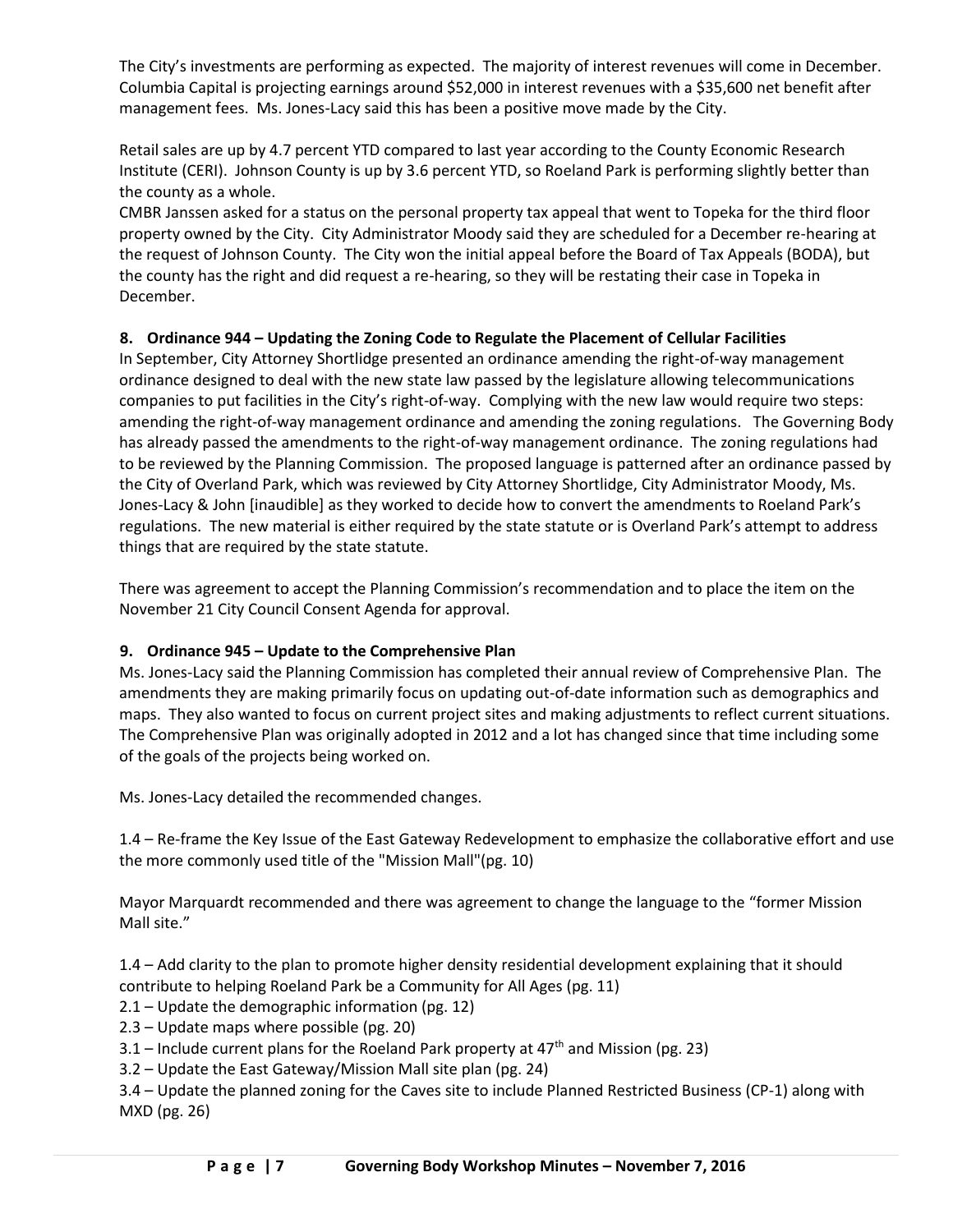4.2 - Add to the Planning Goals that the City is working toward rebranding to establish a clear identity for the city under the goal of "City Character/Image" (pg. 27)

5.2 - Remove the stated plans for implementing a mixed used neighborhood center at 47<sup>th</sup> and Mission due to the size and current plans for the site as a potential sit-down restaurant. (pg. 31)

5.2 - Update plans for the East Cloverleaf to explain that an assessment of highest and best use and the Comprehensive Plan should drive development on the site and remove the stated plans as specifically residential development (pg. 34)

5.3 – Update plans for the West Cloverleaf based upon current plans for the bank and small hospital (pg. 36) 5.3 – Update East Cloverleaf to provide current status and additional images (pg. 38)

5.3 – Update detail on the Caves site to include site goals of creating a regional landmark with an anchor tenant, a mix of lodging and restaurants (pg. 41)

5.6 – Update information on transit, new bus routes and Roe Boulevard improvements (pg. 46)

Mayor Marquardt directed everyone to page 13 and said if showing demographics on a graph they would be more telling if they were in five-year increments. At least two-thirds of the Council approved that change and it will be moved to New Business with the recommended changes.

# **10. Johnson County Parks and Rec Agreement for Operating the Community Center**

City Administrator Moody said historically this has been a one-year agreement. Staff is recommending a change to allow the agreement to be renewed automatically. There is an option to not automatically renew if the Governing Body felt there was need for discussion. One change in the contract language is concerning profits from the Community Center. Currently the City pays 50 percent of the estimated expenses, which equate to approximately \$75,000 a year. After paying those expenses, then the City receive revenues from its rentals. Those are combined to offset expenses. After those revenues, any excess gets shared equally between Roeland Park and Johnson County. The new recommended language uses net income/net loss, so that the sharing occurs in either in the center's losses and revenues.

After a brief discussion it was recommended to move approval of the annual renewal to the Consent Agenda, with the understanding that discussion of the dome will need to be had before next year.

# **11. 2017 Roeland Park Sports Dome Lease Agreement with Johnson County Parks and Rec**

CMBR Rhoades said he wanted to make sure the issue with the dome is addressed. As stated, either party can cancel the agreement for the upcoming year with written notice. After a brief discussion City Administrator Moody said he will see if he can make this an annual renewal also with Johnson County.

# **12. ROW Purchase Agreement with KDOT – NE Corner of Johnson Drive and Roe**

City Administrator Moody showed a map of the lot being conveyed from KDOT to the City. It was also noted that the property would be unable to obtain property insurance, but nonetheless it still adds value to land already owned by the City for its potential uses such as green space.

There was agreement to move this to the Consent Agenda for approval.

## II. **NON-ACTION ITEMS**

City Administrator Moody said he has had his monthly meeting with Johnson County Parks & Recreation and added that the dome is up. The blower/heater unit has been ordered and should be installed in January. They will continue to heat the water, but as the temperatures drop outside it could cause some fog inside the facility. Staff has asked Johnson County for a list of names that use the facility in anticipation of having an inclusive discussion of the future of the facility. Mr. Moody said he believes this is a good opportunity for the Council to establish an ad-hoc committee to assess the future operations of the pool. They have asked Johnson County Parks and Rec for revenues and expenses by season. JCPRD has completed winterization of the outdoor pool elements. There is also a possibility the pool would be closed between 12:30 p.m. and 3:00 p.m. which is a period of time that's not highly utilized.